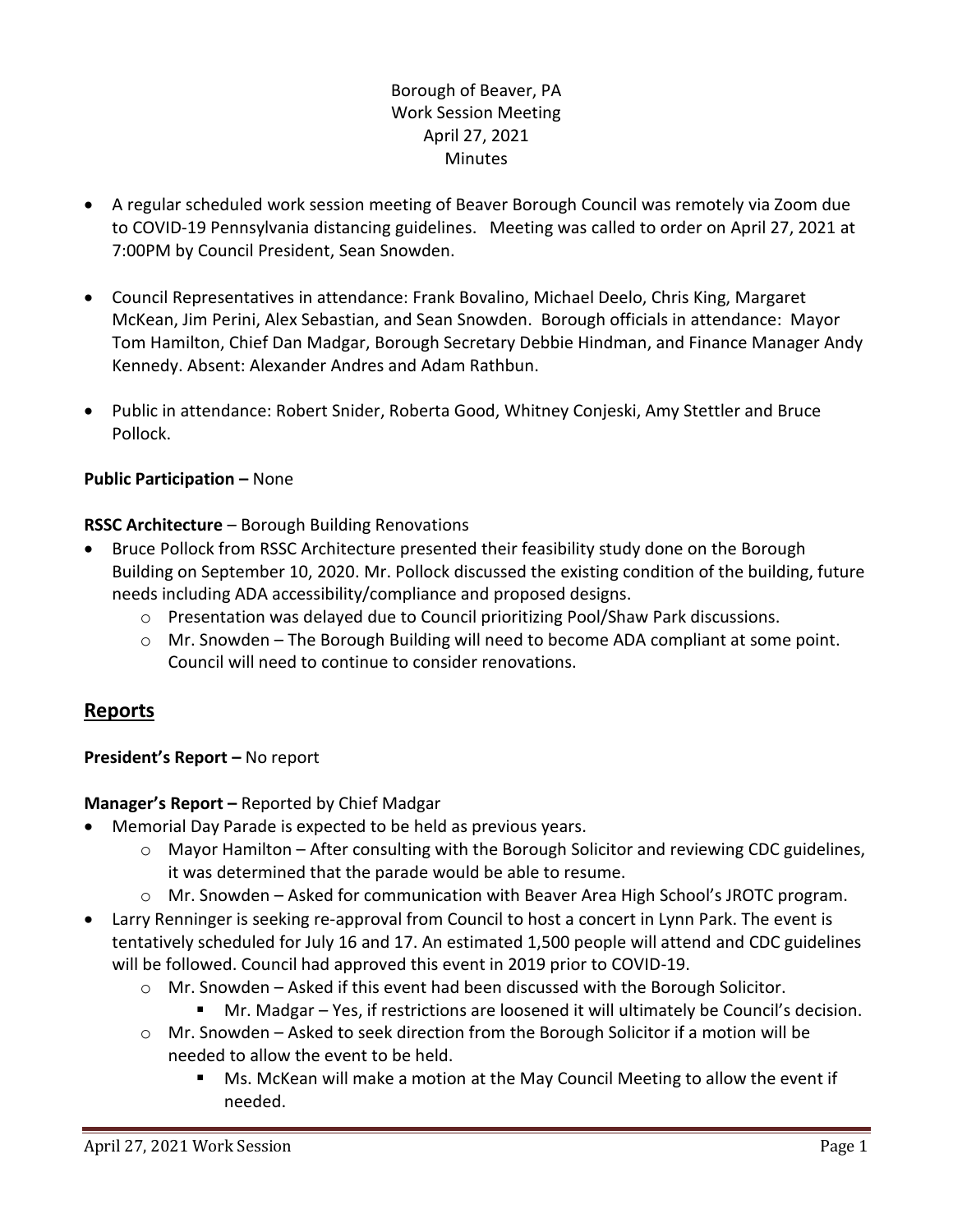- $\circ$  Mr. Bovalino Asked who is responsible for posting social distancing/CDC guidelines signage during events.
	- Mr. Madgar The Borough Solicitor has mentioned in previous discussions that whoever is hosting the event is responsible for enforcing CDC guidelines.
- $\circ$  Mr. Sebastian Asked who is responsible for the extra Police presence during events.
	- Mr. Madgar Believes that when initially discussed in 2019, Mr. Renninger asked that the Borough invoice him for the additional Police. This can be discussed with Mr. Renninger to confirm.
- o Mr. Perini Suggested that this procedure be followed for all events, as it could become a revenue stream for the Borough.
- A private donor has asked to provide approximately \$50,000 to repair some of the bricks on East End Avenue (near the Train Station). The Borough Solicitor and Engineer would oversee the project. A motion may be ready for the May Council Meeting to approve.
	- o A brief summary from the Borough Solicitor and Engineer will be provided to Council on the process of the project.
	- $\circ$  Discussed a potential non-profit organization that residents would be able to make donations to for future projects.
- Discussed upcoming motions:
	- o Purchasing and selling two police vehicles.
	- o Upfitting two police vehicles with Team Force.
- There was an accident involving the street sweeper and will be out of service for a few weeks. Discussions are ongoing with the insurance company – will update council at the next meeting.
	- $\circ$  Ms. McKean Asked if Beaver Borough is reimbursed by Industry Borough for street sweeping.
		- Mr. Madgar Have had these types of agreements with surrounding communities for approximately 10 years.
		- Mayor Hamilton Sweeping the surrounding communities helps the Borough when applying for grants – which funds this type of equipment.

## **Mayor Hamilton** – No report

**Police Chief Madgar** – No report

**Fire Department –** No report

## **Emergency Management Coordinator – No report**

#### **Engineer –**

Mr. Snowden – There may be a request from a resident regarding a fence in the near future.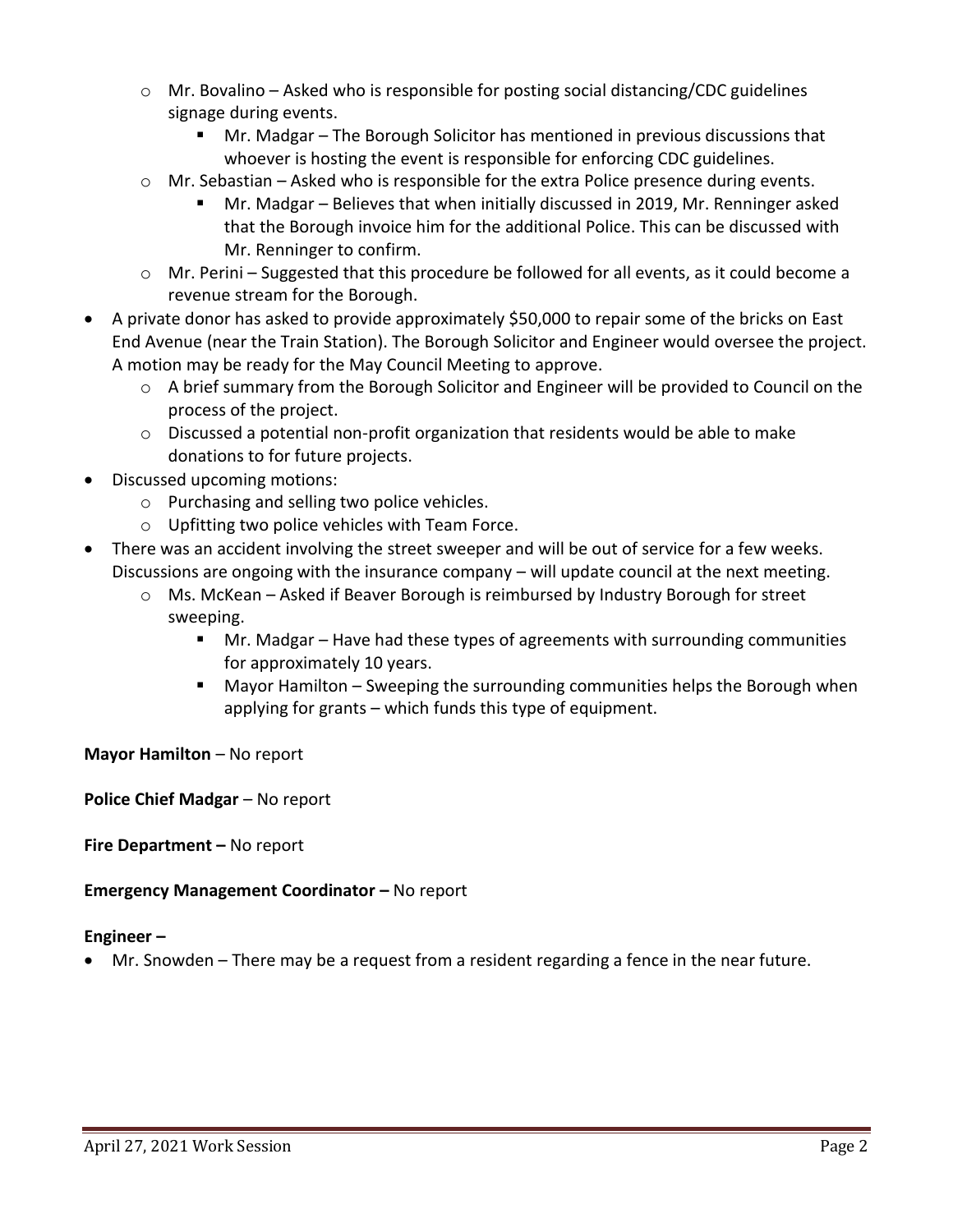# **Council Committee Reports**

#### **Shaw Park/Pool –** Reported by Mr. Bovalino

- Actively reaching out and asking people to serve on the Pool Commission. There has been some interest.
- Ms. McKean Suggested a type of slip and slide/sprinkler be made behind the pool on the grassy hillside for residents to enjoy this summer.
	- o Mr. Snowden This would need to be discussed with the Solicitor to consider any liability.
	- o Mr. Madgar Would also like to do something for the residents, ideas can be discussed.

# **Public Safety/Code Enforcement –** Reported by Mr. Madgar

- Columbia Gas is getting ready to start construction on  $4<sup>th</sup>$  Street.
- Rental Registration inspections are starting to pick up.

#### **Finance –** Reported by Mr. Perini

- Governor Tom Wolf has signed a law that local taxes will be due the same day as state taxes, this year they will be due May 17, 2021.
	- o Mayor Hamilton After discussions with the tax collector, the Borough is estimated to receive \$22,000 in delinquent taxes from 2020

#### **Highway –** Reported by Mr. Bovalino

Columbia Gas projects are ongoing as scheduled

## **General Government –** Reported by Mr. Deelo

- Bob Rice is continuing to reach out to Council members regarding the Historic Preservation Project and eventually a recommendation will be made to Council.
	- $\circ$  Mr. Madgar Meeting with Mr. Rice to discuss the project was very informative.
	- o Mayor Hamilton Agrees believes that this will be beneficial to the community.

#### **Recreation –**

- Mr. Snowden Asked for an update regarding the Water Lot.
	- o Ms. McKean Spoke with the Heritage Foundation's Solicitor John Rackley to discuss the project. Mr. Rackley was concerned about what financial commitment the Heritage Foundation would have towards the project. Ms. McKean assured Mr. Rackley that the Heritage Foundation would be used as a pass-through for the project. Any contribution would be at the Heritage Foundation's discretion. This is still to be discussed by the Heritage Foundation Board members.